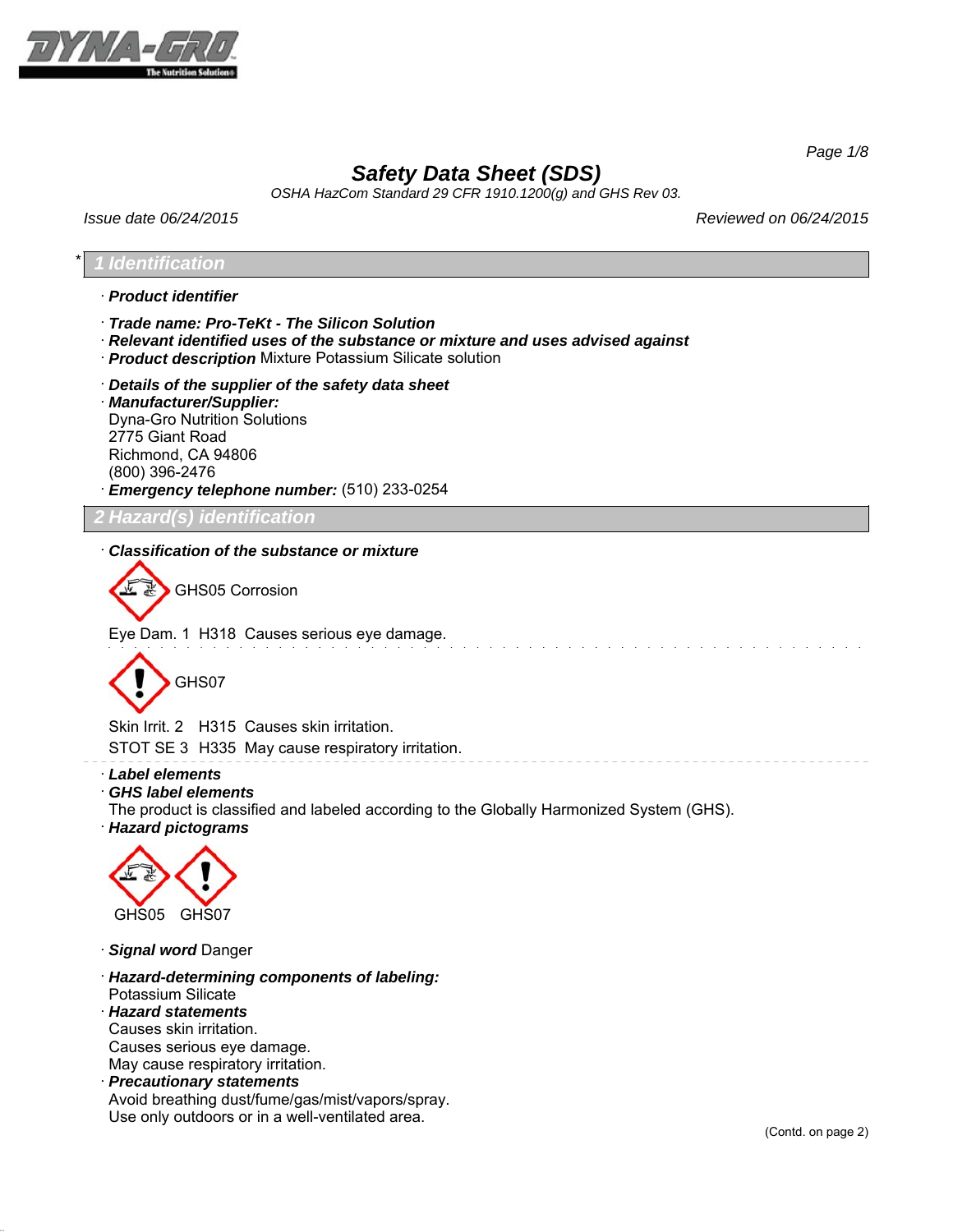*OSHA HazCom Standard 29 CFR 1910.1200(g) and GHS Rev 03.*

Wear protective gloves.

*Issue date 06/24/2015 Reviewed on 06/24/2015*

## *Trade name: Pro-TeKt - The Silicon Solution*

Wear eye protection / face protection. Wash thoroughly after handling. If in eyes: Rinse cautiously with water for several minutes. Remove contact lenses, if present and easy to do. Continue rinsing. Immediately call a poison center/doctor. Specific treatment (see supplementary first aid instructions on this Safety Data Sheet). IF INHALED: Remove victim to fresh air and keep at rest in a position comfortable for breathing. Call a poison center/doctor if you feel unwell. If skin irritation occurs: Get medical advice/attention. If on skin: Wash with plenty of water. Take off contaminated clothing and wash it before reuse. Store locked up. Store in a well-ventilated place. Keep container tightly closed. Dispose of contents/container in accordance with local/regional/national/international regulations. · *Unknown acute toxicity:* 24.9 percent of the mixture consists of ingredient(s) of unknown toxicity. · *Classification system:* · *NFPA ratings (scale 0 - 4)* 2 0 0  $Health = 2$ Fire  $= 0$  $Reactivity = 0$ · *HMIS-ratings (scale 0 - 4)* HEALTH FIRE REACTIVITY  $\boxed{0}$  Reactivity = 0  $\boxed{2}$  $\overline{0}$ Health  $= 2$  $Fire = 0$ · *Hazard(s) not otherwise classified (HNOC):* None known *3 Composition/information on ingredients* 7732-18-5 Water, distilled water, deionized water 70-90%

· *Chemical characterization: Mixtures*

· *Description:* Mixture of substances listed below with nonhazardous additions.

· *Dangerous Components:*

1312-76-1 Potassium Silicate  $\bigotimes$  Eye Dam. 1, H318;  $\bigcirc$  Skin Irrit. 2, H315; STOT SE 3, H335 15-35%

\* *4 First-aid measures*

## · *Description of first aid measures*

· *After inhalation:*

Supply fresh air and to be sure call for a doctor.

In case of unconsciousness, place patient securely on side position for transportation.

- · *After skin contact:* Immediately wash with water and soap and rinse thoroughly.
- · *After eye contact:* Rinse opened eye for several minutes under running water. Then consult a doctor.
- · *After swallowing:* If swallowed and symptoms occur, consult a doctor.

· *Information for doctor:*

· *Most important symptoms and effects, both acute and delayed:* No further relevant information available.

(Contd. on page 3)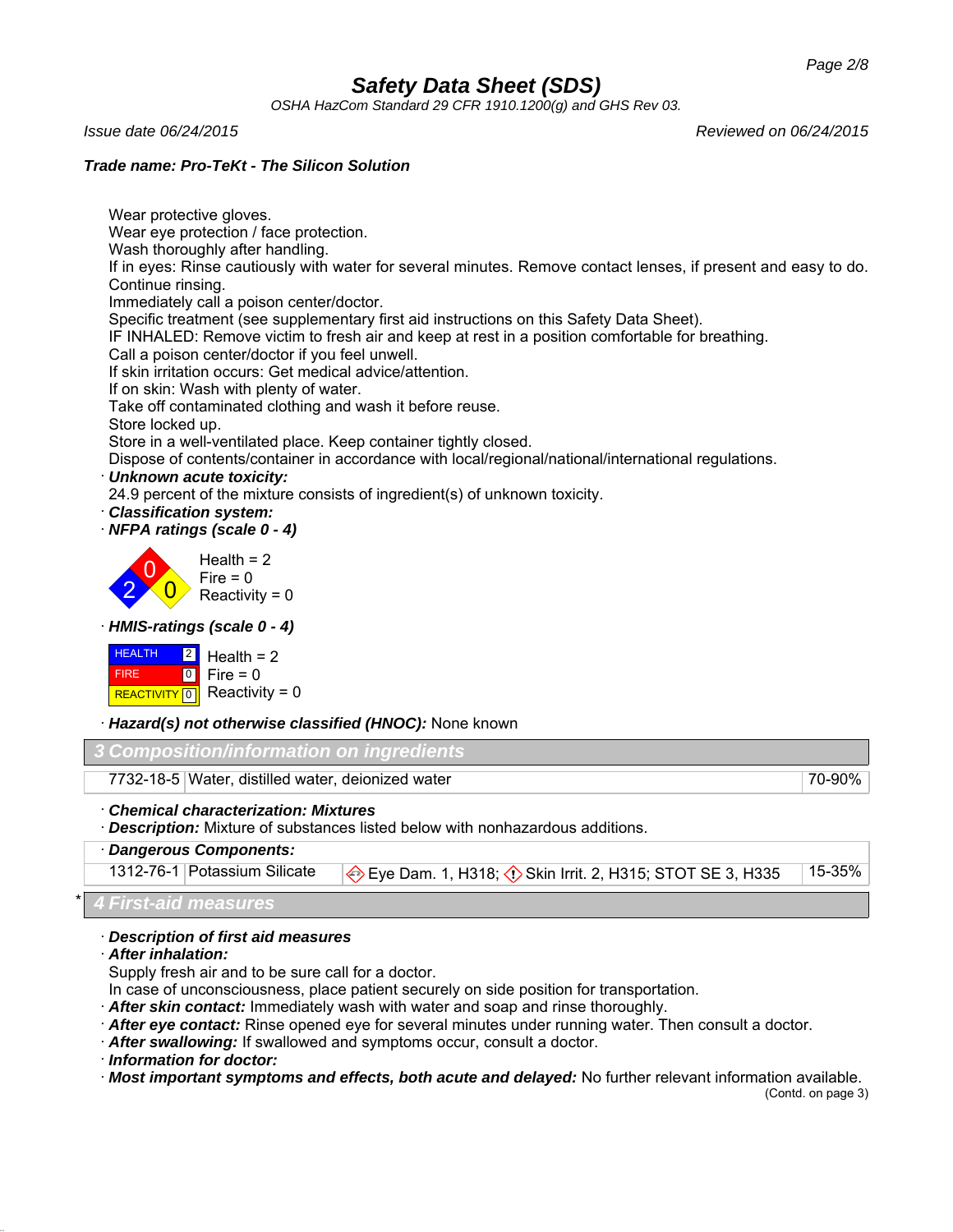*OSHA HazCom Standard 29 CFR 1910.1200(g) and GHS Rev 03.*

*Issue date 06/24/2015 Reviewed on 06/24/2015*

*Trade name: Pro-TeKt - The Silicon Solution*

· *Indication of any immediate medical attention and special treatment needed* No further relevant information available.

## *5 Fire-fighting measures*

- · *Extinguishing media*
- · *Suitable extinguishing agents:*
- CO₂, extinguishing powder or water spray. Fight larger fires with water spray or alcohol resistant foam.
- · *Special hazards arising from the substance or mixture* No further relevant information available.
- · *Advice for firefighters*
- · *Protective equipment:*

As in any fire, wear self-contained breathing apparatus pressure-demand (NIOSH approved or equivalent), and full protective gear to prevent contact with skin and eyes.

### *6 Accidental release measures*

· *Personal precautions, protective equipment and emergency procedures* Not required.

- · *Environmental precautions:*
- Dilute with plenty of water.

Do not allow to enter sewers/ surface or ground water.

· *Methods and material for containment and cleaning up:*

Absorb with liquid-binding material (i.e. sand, diatomite, acid binders, universal binders, sawdust). Ensure adequate ventilation.

Dispose of the collected material according to regulations.

· *Reference to other sections* See Section 7 for information on safe handling. See Section 8 for information on personal protection equipment. See Section 13 for disposal information.

## *7 Handling and storage*

- · *Handling:*
- · *Precautions for safe handling*

Ensure good ventilation/exhaustion at the workplace.

Prevent formation of aerosols.

· *Information about protection against explosions and fires:* No special measures required.

- · *Conditions for safe storage, including any incompatibilities*
- · *Storage:*
- · *Requirements to be met by storerooms and receptacles:* No special requirements.
- · *Information about storage in one common storage facility:* Not required.
- · *Further information about storage conditions:* Keep receptacle tightly sealed.
- · *Specific end use(s)* No further relevant information available.

\* *8 Exposure controls/personal protection*

· *Additional information about design of technical systems:* No further data; see section 7.

· *Control parameters*

· *Components with occupational exposure limits:*

The product does not contain any relevant quantities of materials with critical values that have to be monitored at the workplace.

· *Additional information:* The lists that were valid during the creation of this SDS were used as basis.

(Contd. on page 4)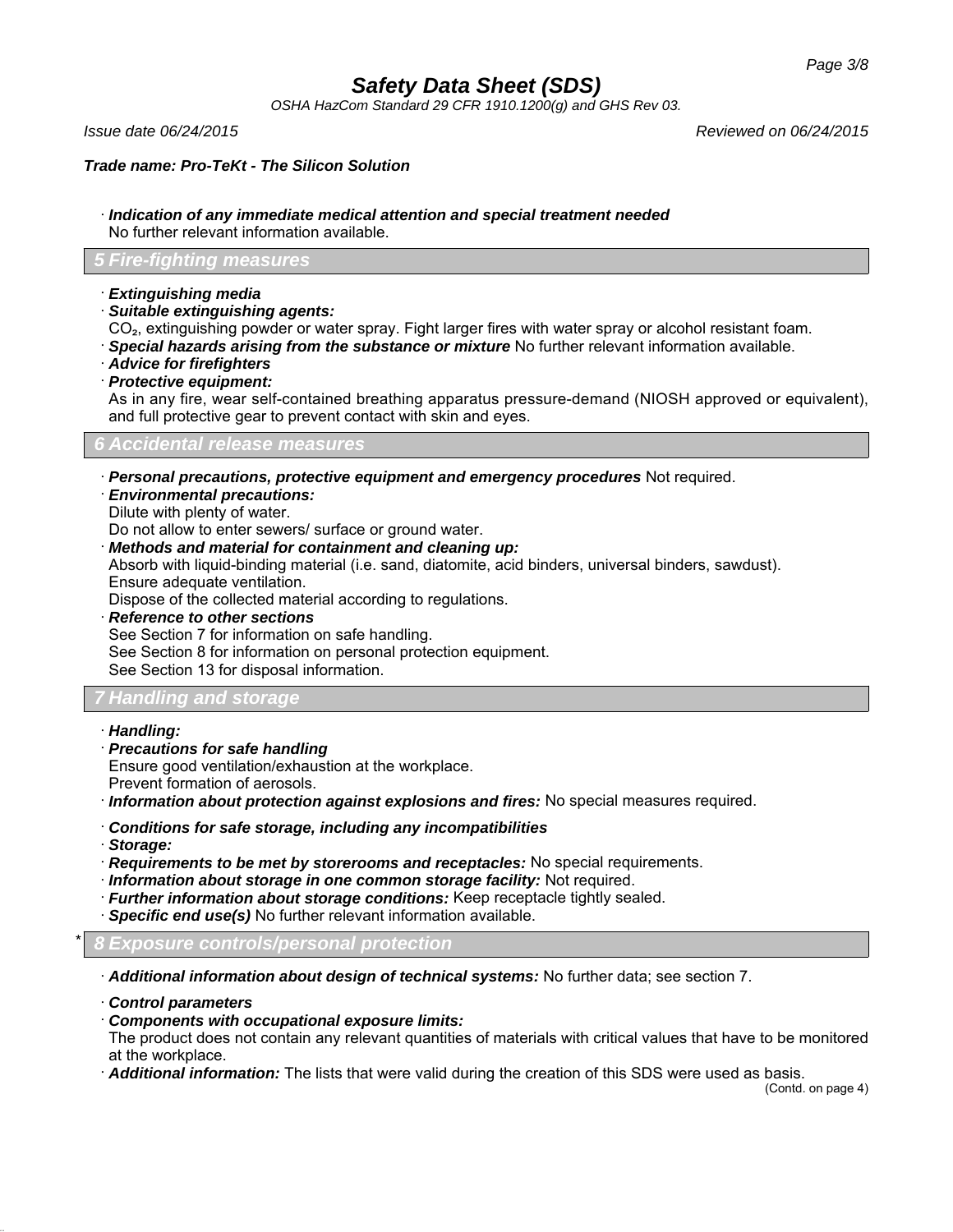*OSHA HazCom Standard 29 CFR 1910.1200(g) and GHS Rev 03.*

*Issue date 06/24/2015 Reviewed on 06/24/2015*

*Trade name: Pro-TeKt - The Silicon Solution*

- · *Exposure controls*
- · *Personal protective equipment:*
- · *General protective and hygienic measures:*

The usual precautionary measures for handling chemicals should be followed.

Keep away from foodstuffs, beverages and feed.

Immediately remove all soiled and contaminated clothing and wash before reuse.

- Wash hands before breaks and at the end of work.
- Avoid contact with the eyes and skin.

## · *Breathing equipment:*



Self-contained respiratory protective device.

## · *Protection of hands:*



Protective gloves

The glove material has to be impermeable and resistant to the product/ the substance/ the preparation.

Due to missing tests no recommendation to the glove material can be given for the product/ the preparation/ the chemical mixture.

Select glove material based on penetration times, rates of diffusion and degradation.

### · *Material of gloves*

The selection of the suitable gloves does not only depend on the material, but also on further marks of quality and varies from manufacturer to manufacturer. As the product is a preparation of several substances, the resistance of the glove material cannot be calculated in advance and has therefore to be checked prior to the application.

### · *Penetration time of glove material*

The exact break-through time has to be determined and observed by the manufacturer of the protective gloves.

· *Eye protection:*



Tightly sealed goggles

## \* *9 Physical and chemical properties*

- · *Information on basic physical and chemical properties*
- · *General Information*

| · Appearance:                                                                                     |                                    |
|---------------------------------------------------------------------------------------------------|------------------------------------|
| Form:                                                                                             | Liquid                             |
| Color:                                                                                            | Clear                              |
| · Odor:                                                                                           | Odorless                           |
| Odor threshold:                                                                                   | Not determined.                    |
| $\cdot$ pH-value @ 20 °C (68 °F):                                                                 | 10.5                               |
| Change in condition<br><b>Melting point/Melting range:</b><br><b>Boiling point/Boiling range:</b> | Not determined.<br>100 °C (212 °F) |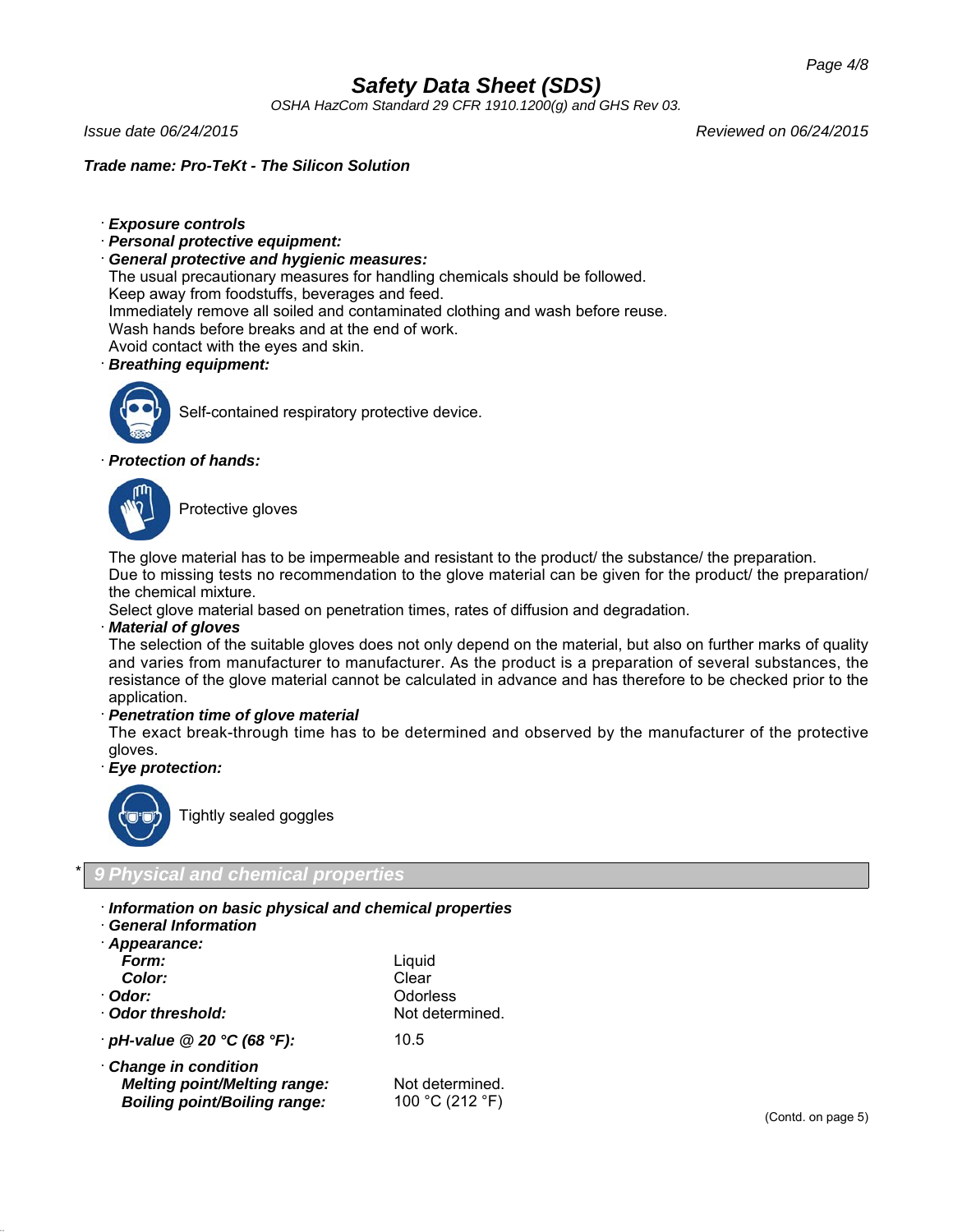*OSHA HazCom Standard 29 CFR 1910.1200(g) and GHS Rev 03.*

*Issue date 06/24/2015 Reviewed on 06/24/2015*

## *Trade name: Pro-TeKt - The Silicon Solution*

| · Flash point:                                                                                                         | Not applicable.                                                                                   |  |
|------------------------------------------------------------------------------------------------------------------------|---------------------------------------------------------------------------------------------------|--|
| · Flammability (solid, gaseous):                                                                                       | Not applicable.                                                                                   |  |
| · Ignition temperature:                                                                                                |                                                                                                   |  |
| Decomposition temperature:                                                                                             | Not determined.                                                                                   |  |
| · Auto igniting:                                                                                                       | Product is not self-igniting.                                                                     |  |
| Danger of explosion:                                                                                                   | Product does not present an explosion hazard.                                                     |  |
| $\cdot$ Explosion limits:<br>Lower:<br><b>Upper:</b>                                                                   | $0.0$ Vol %<br>$0.0$ Vol %                                                                        |  |
| Vapor pressure @ 20 °C (68 °F):                                                                                        | 23 hPa (17 mm Hg)                                                                                 |  |
| $\cdot$ Density @ 20 $\degree$ C (68 $\degree$ F):<br>· Relative density<br>· Vapor density<br><b>Evaporation rate</b> | 1.349 g/cm <sup>3</sup> (11.257 lbs/gal)<br>Not determined.<br>Not determined.<br>Not determined. |  |
| · Solubility in / Miscibility with<br>Water:                                                                           | Fully miscible.                                                                                   |  |
| · Partition coefficient (n-octanol/water): Not determined.                                                             |                                                                                                   |  |
| · Viscosity:<br>Dynamic:<br>Kinematic:                                                                                 | Not determined.<br>Not determined.                                                                |  |
| · Solvent content:<br><b>Organic solvents:</b><br>Water:<br>Other information                                          | $0.0\%$<br>75.1 %<br>No further relevant information available.                                   |  |

*10 Stability and reactivity*

· *Reactivity* No further relevant information available.

· *Chemical stability* Stable under normal conditions.

· *Thermal decomposition / conditions to be avoided:* No decomposition if used according to specifications.

- · *Possibility of hazardous reactions* No dangerous reactions known.
- · *Conditions to avoid* No further relevant information available.
- · *Incompatible materials:* No further relevant information available.
- · *Hazardous decomposition products:* No dangerous decomposition products known.

### \* *11 Toxicological information*

- · *Information on toxicological effects*
- · *Acute toxicity:*
- · *Primary irritant effect:*
- · *on the skin:* Irritant to skin and mucous membranes.
- · *on the eye:*

Strong irritant with the danger of severe eye injury.

- Causes serious eye irritation.
- · *Additional toxicological information:*

The product shows the following dangers according to internally approved calculation methods for preparations: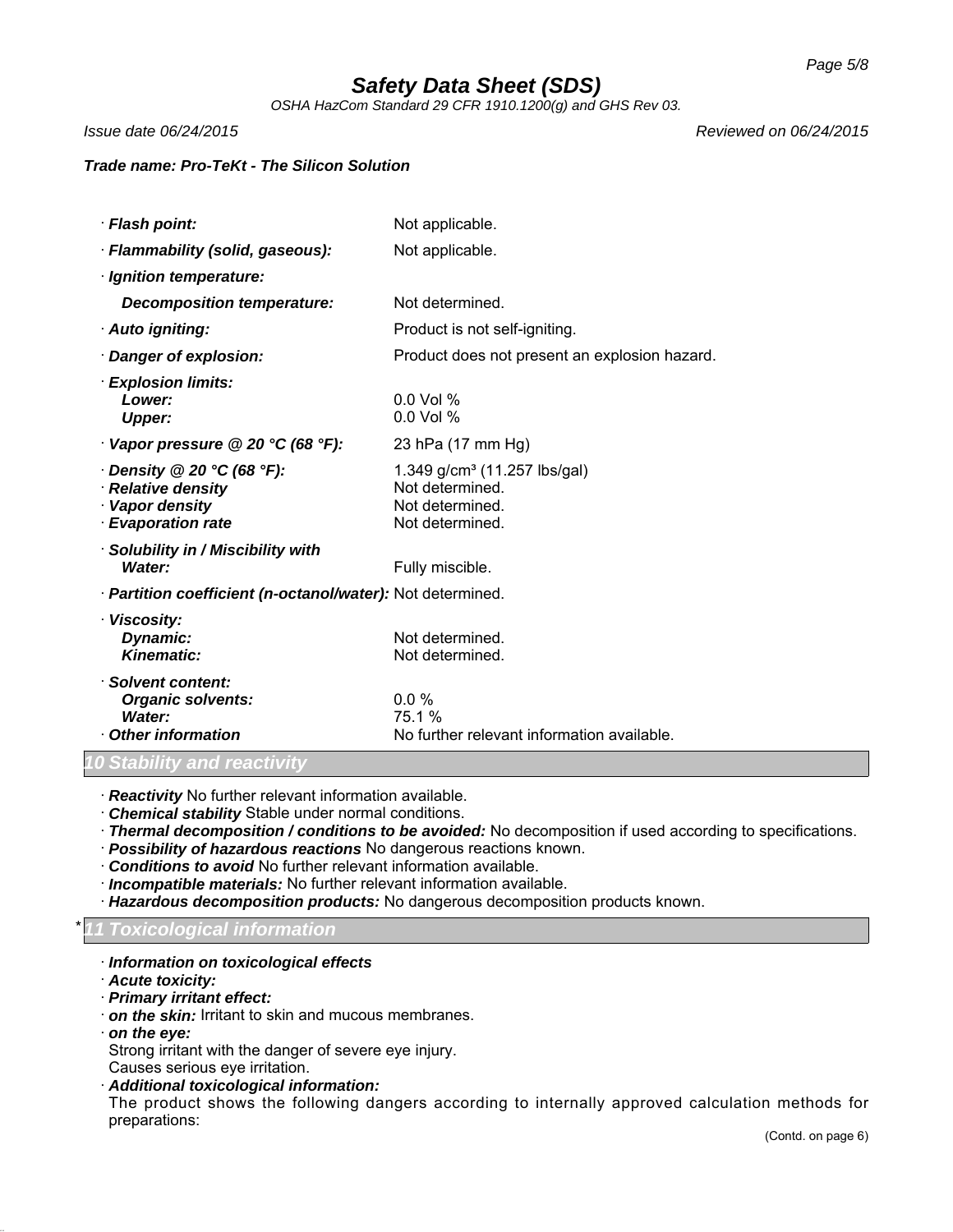*OSHA HazCom Standard 29 CFR 1910.1200(g) and GHS Rev 03.*

*Issue date 06/24/2015 Reviewed on 06/24/2015*

## *Trade name: Pro-TeKt - The Silicon Solution*

Irritant

## · *Carcinogenic categories*

## · *IARC (International Agency for Research on Cancer)*

Group 1 - Carcinogenic to humans

Group 2A - Probably carcinogenic to humans

Group 2B - Possibly carcinogenic to humans

Group 3 - Not classifiable as to its carcinogenicity to humans

Group 4 - Probably not carcinogenic to humans

None of the ingredients are listed.

### · *NTP (National Toxicology Program)*

None of the ingredients are listed.

### · *OSHA-Ca (Occupational Safety & Health Administration)*

None of the ingredients are listed.

## *12 Ecological information*

#### · *Toxicity*

- · *Aquatic toxicity:* No further relevant information available.
- · *Persistence and degradability* No further relevant information available.
- · *Behavior in environmental systems:*
- · *Bioaccumulative potential* No further relevant information available.
- · *Mobility in soil* No further relevant information available.
- · *Additional ecological information:*
- · *General notes:* Not known to be hazardous to water.
- · *Results of PBT and vPvB assessment*
- · *PBT:* Not applicable.
- · *vPvB:* Not applicable.
- **Other adverse effects** No further relevant information available.

### *13 Disposal considerations*

- · *Waste treatment methods*
- · *Recommendation:* Recycle or dispose with household trash.
- · *Uncleaned packagings:*
- · *Recommendation:* Disposal must be made according to official regulations.
- · *Recommended cleansing agent:* Water, if necessary with cleansing agents.

### \* *14 Transport information*

| · UN-Number                    |                        |  |
|--------------------------------|------------------------|--|
| · DOT, ADR, ADN, IMDG, IATA    | Non-Regulated Material |  |
| · UN proper shipping name      |                        |  |
| · DOT, ADR, ADN, IMDG, IATA    | Non-Regulated Material |  |
| · Transport hazard class(es)   |                        |  |
| · DOT, ADR, ADN, IMDG, IATA    |                        |  |
| · Class                        | Non-Regulated Material |  |
| · Packing group                |                        |  |
| · DOT, ADR, IMDG, IATA         | Non-Regulated Material |  |
| · Environmental hazards:       | Not applicable.        |  |
| · Special precautions for user | Not applicable.        |  |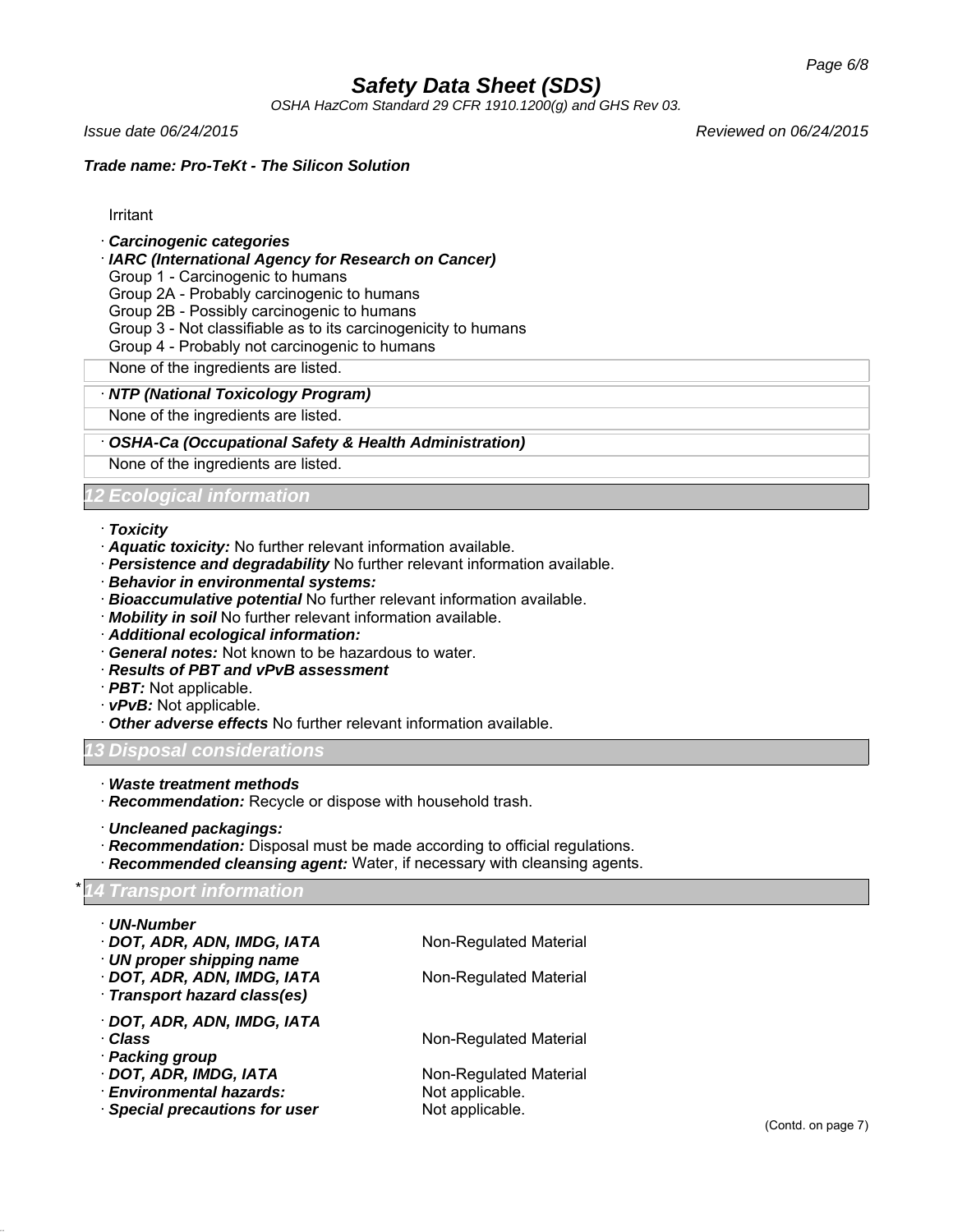*OSHA HazCom Standard 29 CFR 1910.1200(g) and GHS Rev 03.*

*Issue date 06/24/2015 Reviewed on 06/24/2015*

*Trade name: Pro-TeKt - The Silicon Solution*

- · *Transport in bulk according to Annex II of*
- *MARPOL73/78 and the IBC Code* Not applicable.
- · *UN "Model Regulation":* -

### *15 Regulatory information*

· *Safety, health and environmental regulations/legislation specific for the substance or mixture* · *Sara*

| · Section 355 (extremely hazardous substances): |  |  |
|-------------------------------------------------|--|--|
|-------------------------------------------------|--|--|

None of the ingredients are listed.

· *Section 313 (Specific toxic chemical listings):*

None of the ingredients are listed.

· *TSCA (Toxic Substances Control Act):*

All ingredients are listed.

· *California Proposition 65*

· *Chemicals known to cause cancer:*

None of the ingredients are listed.

· *Chemicals known to cause reproductive toxicity for females:*

None of the ingredients are listed.

· *Chemicals known to cause reproductive toxicity for males:*

None of the ingredients are listed.

· *Chemicals known to cause developmental toxicity:*

None of the ingredients are listed.

## · *Carcinogenic categories*

· *EPA (Environmental Protection Agency)*

None of the ingredients are listed.

· *TLV (Threshold Limit Value established by ACGIH)*

None of the ingredients are listed.

· *NIOSH-Ca (National Institute for Occupational Safety and Health)*

None of the ingredients are listed.

· *GHS label elements*

The product is classified and labeled according to the Globally Harmonized System (GHS).

· *Hazard pictograms*



· *Signal word* Danger

· *Hazard-determining components of labeling:*

Potassium Silicate

· *Hazard statements* Causes skin irritation. Causes serious eye damage. May cause respiratory irritation.